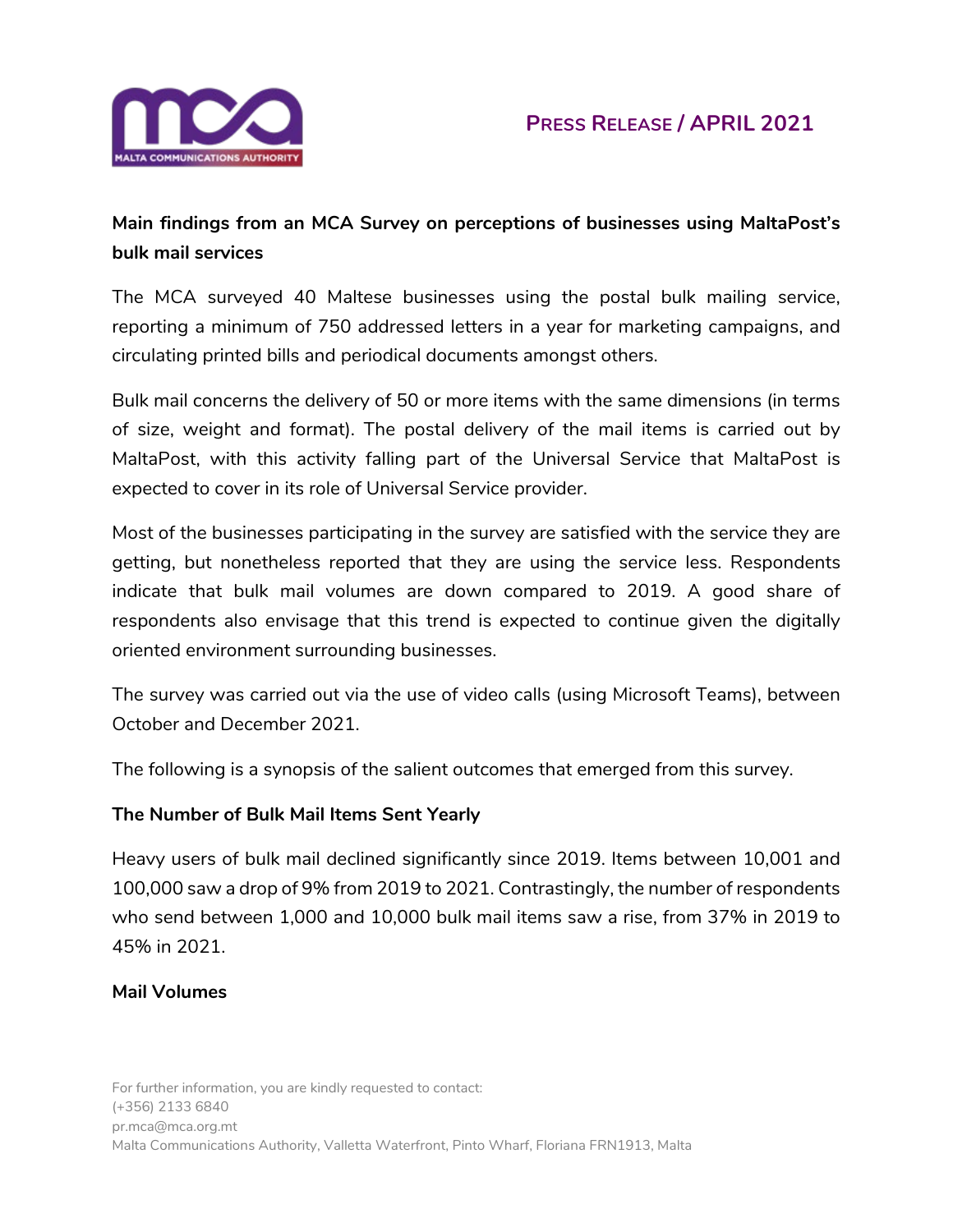

Bulk mail activity in 2021 declined in terms of volumes compared to the 2019 survey, with 53% of businesses using the bulk mail service (hereafter referred to as bulk mailers) saying that the number of letters sent remained the same. 30% indicated a decrease, whereas 17% of respondents say that they saw an increase in bulk mail volumes, with the majority of these claiming printed bills as the reason behind this.

# **Intention and Expected Future Use of the Bulk Mail Service**

83% of respondents declared their intention to continue making use of the bulk mail service in the 12 months following this survey. From those indicating they will keep using the service, 64% anticipate no change in the volumes of letters to be sent. 27% anticipate a rise in volumes, whereas 18% are envisaging a decrease.

# **Frequency of Use**

Bulk mailers are seemingly making less frequent use of the service. Use on a daily basis dropped in half from 2019 and weekly use decreased from 37% to 20%. Furthermore, the bulk mailers using the service on a monthly basis rose from 10% in 2019 to 25% in 2021, while bi-weekly frequency of usage remained at 10%. Another increase was recorded in the proportion of respondents making use of the service every 4 to 6 months (from 20% to 24%).

#### **Use of Postcodes**

The use of postcodes facilitates the sorting and distribution of postal articles and in assisting the postal operator in reducing the potential of mis-delivered mail and other delivery related errors. Bulk mail presented to the postal operator pre-sorted by postcode speeds up the sorting process of the operator. Significantly, 45% of bulk mailers have regularly included postcodes when sending out bulk mail items and 40% responded have used it occasionally. On the other hand, 13% never use postcodes.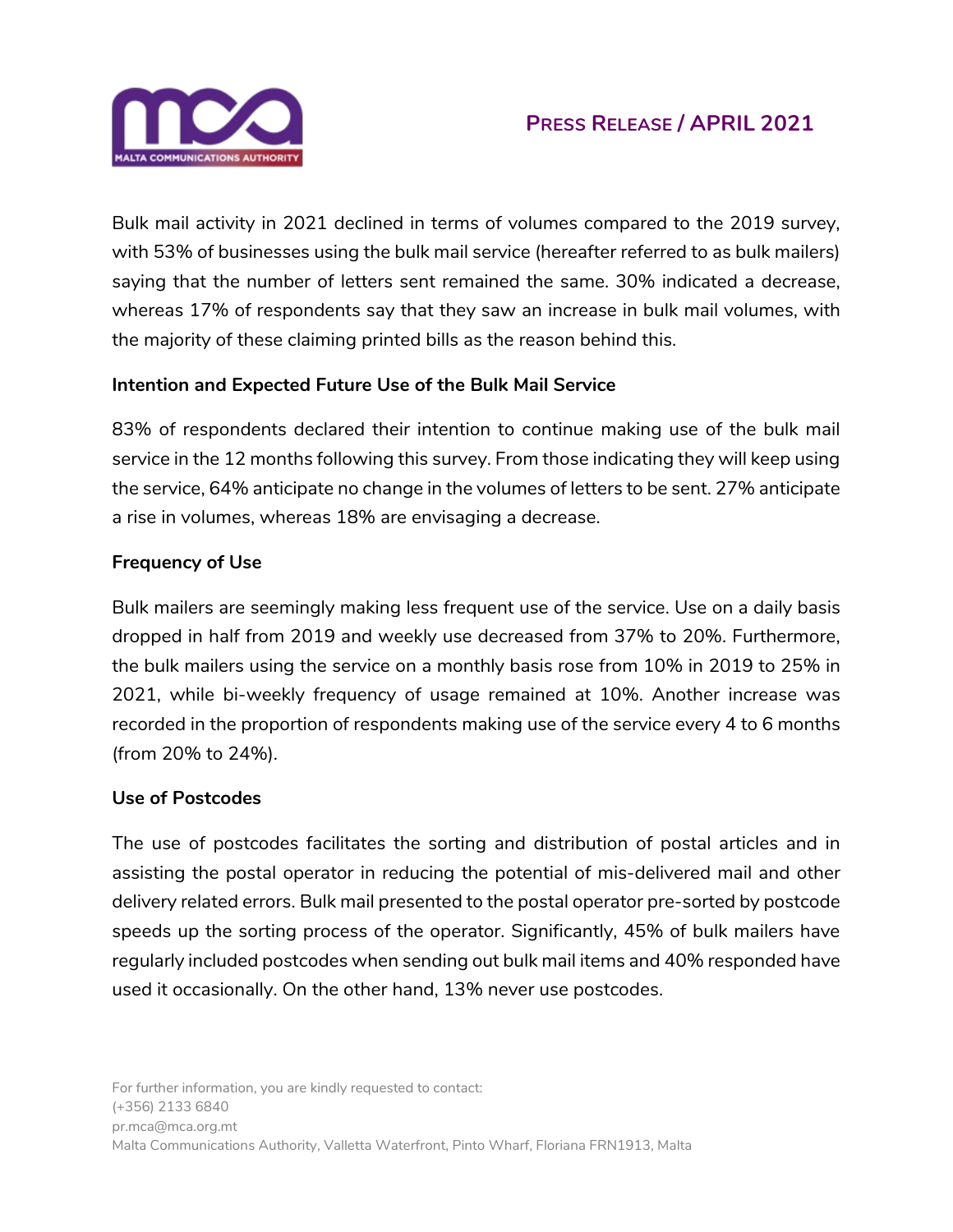

# **PRESS RELEASE / APRIL 2021**

Moreover, 63% of bulk mailers did not ask MaltaPost to assist them in using the postcode as part of the address, suggesting that more awareness should be created about the service offered by MaltaPost.

75% of respondents reported that they pre-sort their items by post-code before being collected by MaltaPost.

#### **Price reasonableness**

10% of bulk mailers claim to have spent from €1,000 to €5,000 on the bulk mail service in a year, whereas annual expenditure rises to an amount in the region of €25,000 to €50,000 for 7% of bulk mailers.

As for the price charged for the service, which is currently regulated by the MCA, 55% of bulk mailers could not say whether these were reasonable or not (neutral stance), up from 41% in 2019. 20% of bulk mailers did say they find the prices as unreasonable, up from 10% in 2019. Slightly more than half of respondents within the latter segment also indicate they would not opt for an alternative if the regulated price were to increase by 5-10%, which suggests a level of dependency on the bulk mail service by organisations.

## **Alternatives to Bulk Mail if Prices increase**

The number of respondents who would not consider shifting to an alternative non-postal service if there was a price-hike of 5-10% in bulk mail increased from 44% in 2019 to 53% in 2021. On the other hand, 61% would opt for alternatives, with the number of respondents who would consider switching to email was up by 8%, from 37% in 2019 to 45% in 2021, whereas other alternatives such as telephone, messaging and online platforms observed a decline, amounting to 3%, 5% and 8% respectively.

#### **The postal service delivery week**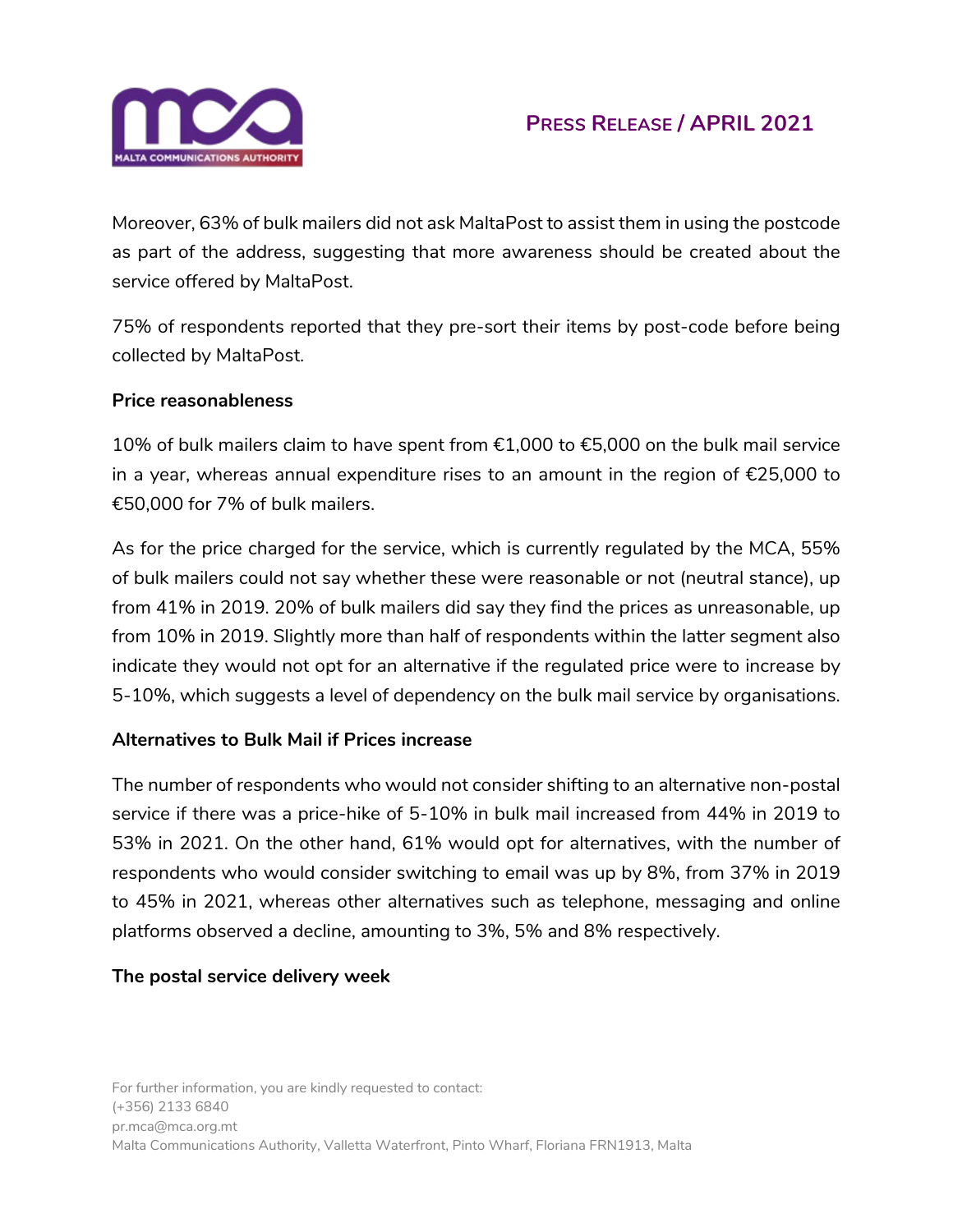

37% of the respondents would find the reduction of service availability from 6 to 5 days - i.e. in terms of the clearance and delivery of bulk mail items - as a major inconvenience. Meanwhile, 75% of respondents would be unwilling to accept a price increase for the 6 day delivery week to be maintained.

# **Deferred service for cheaper prices and acceptable lead-time**

If prices had to be discounted for a deferred service, 32% of respondents say they would find it acceptable whilst 58% would not accept such trade-off as a viable alternative. A tenth of the respondents would consider the deferred period, depending on the urgency.

Shifts in what was considered as an acceptable lead time followed the previous trends, whereby preference towards a next-day delivery decreased to 40% whilst more than half of the respondents (55%) consider two days as an acceptable lead time.

# **Quality of Service**

68% of respondents say that they are satisfied with the overall quality of MaltaPost's bulk mail postal services, whereas 25% felt neutral and 7% were not satisfied. In addition, 90% of respondents say they have never made a formal complaint with MaltaPost on the bulk mail service.

For a more comprehensive picture of the survey, a [presentation](https://www.mca.org.mt/sites/default/files/Postal%20Perception%20Survey%202021%20-%20Bulk%20Mailers.pdf#overlay-context=users/rosemarie) of the main findings is available in presentation format on the MCA website.

## **Background to the survey function at the MCA**

As regulator for postal services, the Malta Communications Authority (MCA) carries out market research on a regular basis. The aim of this market research is to guide the Authority's decisions, the effects of which are felt by businesses utilising the bulk mail service, by providing an additional source of information for such decisions.